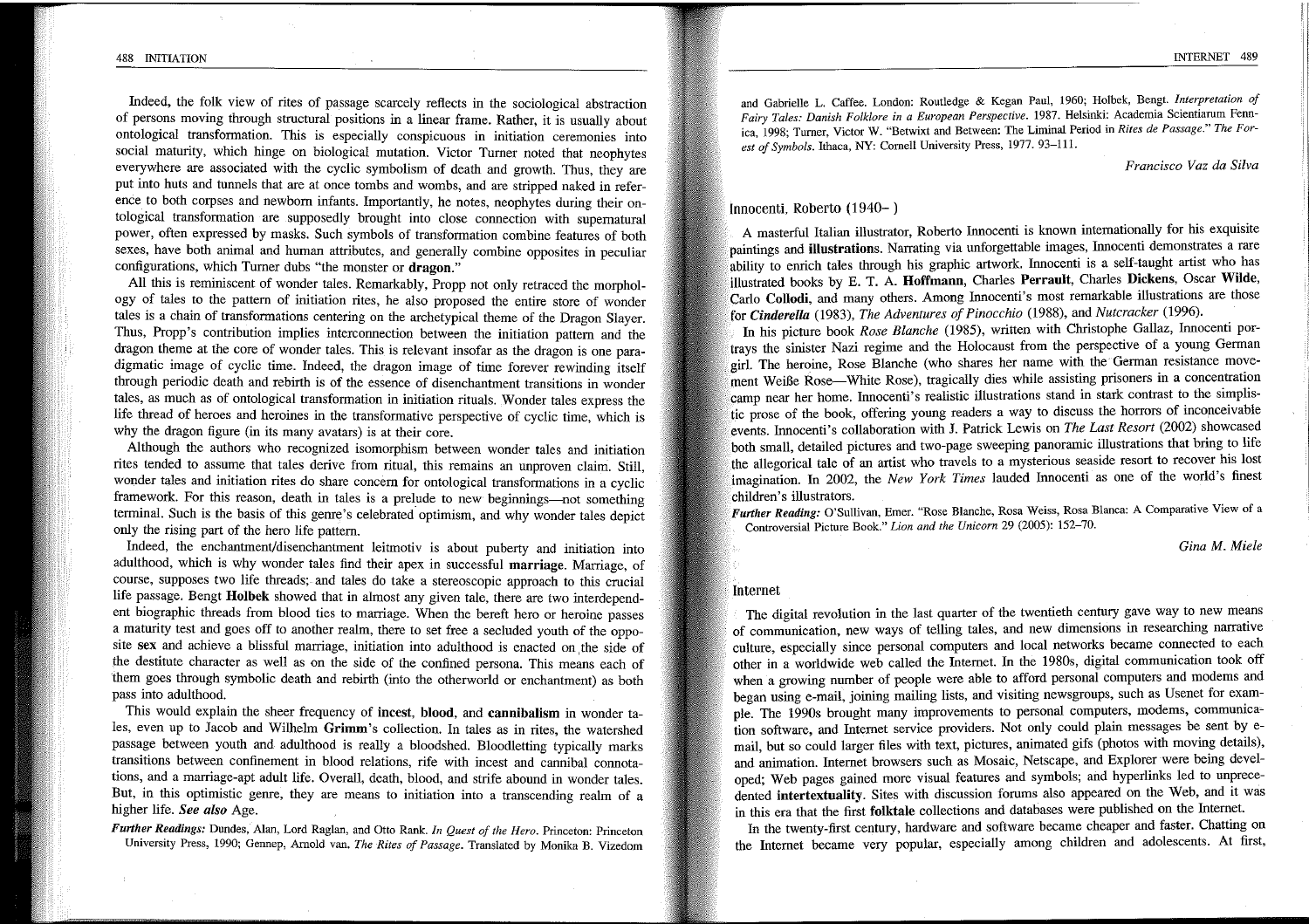conversâtions in chat rooms consisted of participants typing and sending text to each other, but software such as PalTalk and MSN Messenger made live chat sessions possible with the use of a microphone and a webcam. Meanwhile, mobile phones could function as small computers themselves, sending e-mail by Short Messaging Services (SMS) and mailing pictures and small movies by Multimedia Messaging Sewices (MMS). These mobile phone messages are good for sending jokes, riddles, and funny pictures. A new MSN and SMS language evolved, using abbreviations (for example,  $\text{Io} = \text{la }$  laughing out loud; CU l $\text{Ber} = \text{see}$ ) you later) and emoticons (smileys).

Within a quarter of a century, the possibilities for storing and exchanging folk narratives digitally have expanded dramatically, and technological developments have tumed the world into a "global village" where English is the foremost lingua franca. The democratic medium of the Intemet has made it possible for many to share thef stories with others. Due to the Intemet, tales travel faster than ever. A story can now be disseminated around the world in just a few seconds. The exchange of jokes and contemporary or urban legends is a popular pastime among youngsters and inside office culture. The enormous expansion of folkloristic and folk-narrative material on the Intemet is making it more diffrcult to retrieve the information one is looking for, and therefore the importance of search engines like Yahoo and Google is increasing. It seems as if all information can be found on the World Wide Web. More data are added every day, and we sometimes tend to forget that data are changing, moving to other addresses, or even disappearing completely. A joke, a piece of Photoshop lore (a funny, manipulated digital picture), or a discussion on the subject of urban legendry can be here today and gone tomorrow. Google's cache is often a last resort before folkloristic bits and bytes disappear permanently. The Intemet even has a patron saint, who is, as far as legend goes, Isidore of Seville (c. 560-636).

## Folktale Collections

One of the earliest 11994) and still one of the frnest folktale collections is the German Gutenberg Project, which as of 2006 contained some 1,600 fairy tales, 1,200 fables, and 2,500 legends (http://gutenberg.spiegel.delindex.htm). The Gutenberg Web site includes, for instance, the fabies of Aesop, the fairy tales of Hans Christian Andersen, a fairy-tale collection of Ludwig Bechstein, the *Decameron* (1349–50) of Giovanni Boccaccio, the fables of Jean de La Fontaine, the Kinder- und Hausmärchen (Children's and Household Tales, 1812-15) and lhe Deutsche Sagen (German Legends, 1816-18) of Jacob and Wilhelm Grimm, the Volksmärchen der Deutschen (Folktales of the Germans, 1782–86) of Johann Karl August Musäus, fairy tales of Charles Perrault, and the *Deutsche Hausmärchen* (German Household Tales, 1851) of Johann Wilhelm Wolf. The English version of the Gutenberg Project contains several of these works in English, as well as the Arabian Nights, the French Contes of Marie-Catherine d'Aulnoy, stories from Giambattista Basile's Lo cunto de li cunti (The Tale of Tales, 1634-36), Geoffrey Chaucer's Canterbury Tales, Thomas Malory's Le Mort d'Arthur (1485), an edition of the jests of Nasreddin Hoca, the Edda by Snorri Sturluson, and a collection of slave narratives from Arkansas, Florida, Georgia, Indiana, Kansas, Kentucky, Maryland, Mississippi, and Ohio (http://www.gutenberg.org/ wiki/Main\_Page). A fine collection of folktales can be found on D. L. Ashliman's site called Folklore and Mythology: Electronic Texts (http://www.pitt.edu/ $\sim$ dash/folktexts.html) and on David K. Brown's site, Folklore, Myth and Legend (http://www.ucalgary.ca/~dkbrown/

storfolk.html). Of course, there are many Web pages dedicated to a singìe oeuvre, such as the one containing the works of Hans Christian Andersen (http://hca.gilead.org.il) and the one with a translation of the Latin Facetiae (1470) of Gian Francesco Poggio Bracciolini (http://www.elfinspell.com/PoggioTitle.html). The epic of The Wedding of Mustajbey's Son Beéirbey, as performed by the Bosnian singer Halil Bajgorió, can be experienced in an original transcript, with an English translation, ìntroduction, and comments and with the authentic audio file (http://www.oraltradition.org/zbm).

Many Web sites around the world present the local legends of a region or town. These sites are built by private persons as a hobby and by local organizations to promote tourism.

Modem genres such as urban legends and jokes are collected on the Intemet as well. The most famous site on urban legends is the Urban Legends References Pages, also known as Snopes (http://www.snopes.com), which contains thousands of versions and for every story tries to determine whether it is true or false (or somewhere in between). Apart from this site, there are Urbanlegends.com (http://urbanlegends.com), David Emery's pages on Urban Legends and Folklore (http://urbanlegends.about.com), the site of Scambusters (http:// www.scambusters.org/legends.html), and the Urban Legends & Modern Myths site (http:// www.warphead.com/modules/news/). Vmyths is a site that deal particularly with digital chain letters containing virus hoaxes (http://www.vmyths.com). There are so many private sites with collections of jokes and funny pictures that it is impossible to summarize them all. Jokes Galore (http://www.jokesgalore.com) and JokeCenter (http://www.jokecenter.com) serve as just two examples.

All of these sites provide researchers with a great deal of textual material that can be read, downloaded, and, with the appropriate software, put into databases, indexed, or researched-for example, with respect to word frequencies. To perform comparative research, folklorists still have to do much work themselves. Furthermore, a lot of traditional material constitutes literature, not transcripts of oral transmission; and if sites do present oral material, contextual information is very often lacking. For instance, there is often no indication of when and where the story was told and by whom. Neither do such sites state to which tale type the story belongs according to intemational catalogues by Antti Aarne, Stith Thompson, and Hans-Jörg Uther. It seems that only small countries such as the Netherlands and Flanders (the northem half of Belgium) are building folktale databases that meet the more specific needs of folk-narrative researchers. Both the Nederlandse Volksverhalenbank (Dutch Folktale Database, http://www.verhalenbank.nl) and the Vlaamse Volksverhalenbank (Flemish Folktale Database, http://www.volksverhalenbank.be) allow scholars to search on keywords, names, genres, provinces, places, and dates. Many of the folktales stem from oral tradition, are catalogued according to the internationally acknowledged typology, and are contextualized with information about the narrator. These databases take digital archiving and retrievability a step further: they serve as advanced research instruments and can be consulted from all over the world. The single disadvantage is that the databases are available only in Dutch, not in English.

At the moment, folktales from Western cultures are most easily obtained from the Internet. For comparative research there is still a great need for English translations-for example, of traditional Asian folktales such as the Indian Jãtakas (third century BCE) and the Japanese tales in the Konjaku monogatari (Tales of Times Now Past, early twelfth century). On the other hand, there is no decent edition of Johannes Pauli's Schimpf und Ernst (Ridiculous and Serious, 1522) to be found on the Web either.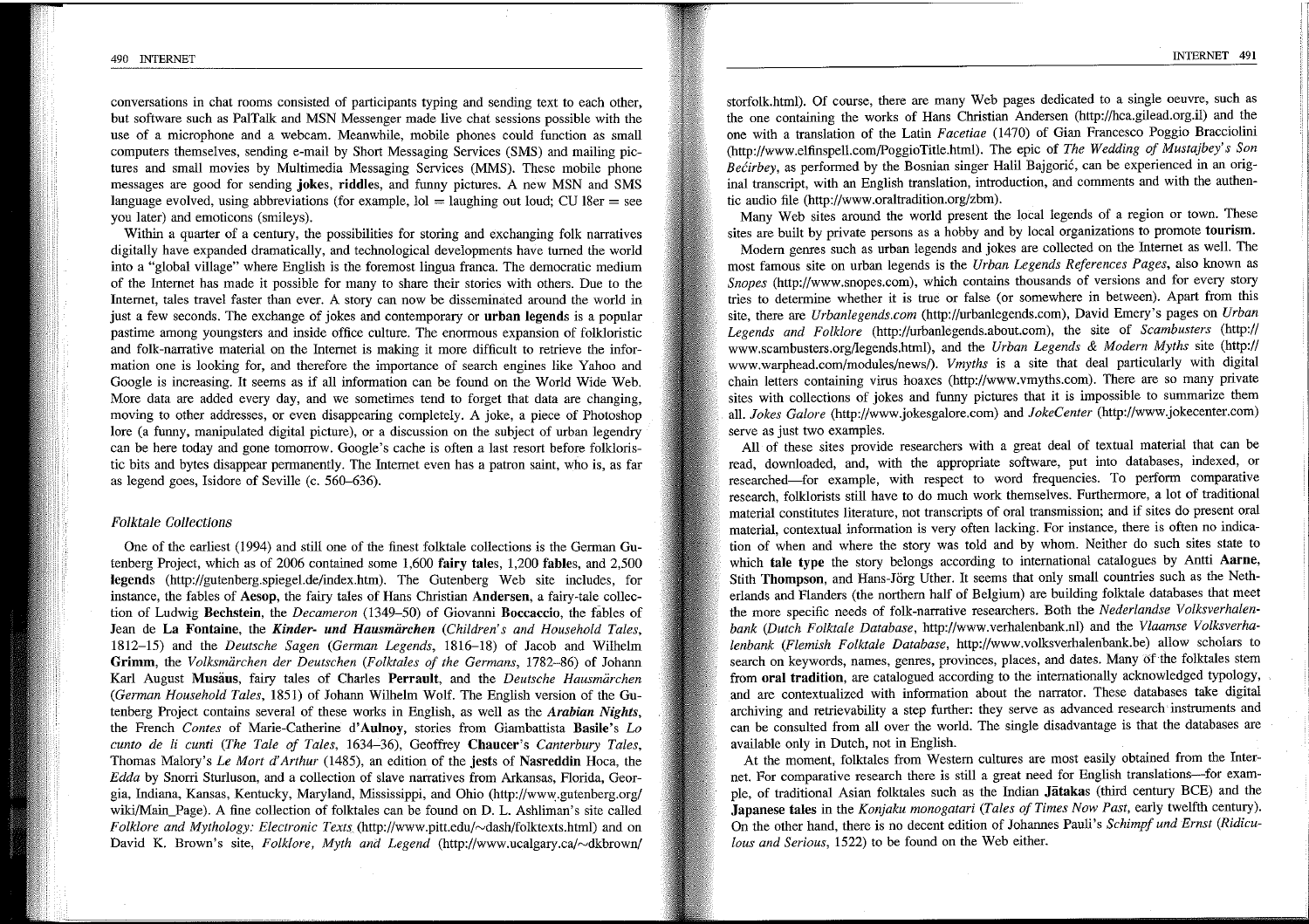### 492 INTERNET

In addition to these primary sources—that is, texts of folktales and fairy tales—on the Internet, there is also an abundance of Web sites with secondary information about subjects such as folklore and narrativity, mythology, and fairy tales and legends. Examples of these include the Encyclopedia Mythica (http://www.pantheon.org), Myths & Legends (http:// www.myths.com/pub/myths/myth.html), D. L. Ashliman's Folklinks: Folk and Fairy-Tale Sites (http://www.pitt.edu/~dash/folklinks.html), and the site on Irish Literature, Mythology, Folklore, and Drama (http://www.luminarium.org/mythology/ireland).

## Narrating on the Net

In the above cases, the Internet functions more or less as a worldwide digital library. The Internet also can be used as a virtual place to tell stories. For instance, personal narratives or memorates can be found on a variety of weblogs. Riddles, jokes, (urban) legends, and rumors are told on mailing lists and in newsgroups, discussion forums, and chat rooms. When legends are told by someone as being true stories, a discussion often follows with other members of the group on the reliability of the story. There are certain newsgroups specializing in narrative subjects, such as alt.jokes, alt.humor, alt.folklore.ghost-stories, and many more. Some specialized Web sites have their own forums, where narratives can be found on subjects like ethnicity, fantasy, the paranormal, hauntings, UFOs, crop circles, and the End of Days. Particularly in newsgroups, mailing lists, and discussion forums, folk- narrative researchers can operate as invisible fieldworkers simply by "lurking" (reading but not participating in the discussion). One of the disadvantages of communication on the Internet, however, is that one can never be sure of the identity of the narrator. Most participants present themselves with a "handle" or nickname and create their own virtual identity through "avatars" (little pictures that are meant to represent some part of their personality) and mottos. One cannot even be sure whether a participant is male or female, or young or old. For this, one needs to follow live chat sessions in which webcams are used. Another way to study human interaction and storytelling was facilitated by the (originally Dutch) television program Big Brother, in which a group of people was voluntarily locked into a house and surrounded by cameras and microphones. All of their actions, pranks, jokes, and memorates could be followed online, twenty-four hours a day, thanks to live video streams on the Internet.

Probably the most popular form of virtual storytelling, especially among youngsters and office workers, is sending textual and visual jokes by e-mail. The oldest visual jokes consisted of ASCII-drawings (http://www.asciiartfarts.com/20060423.html). One of the advantages of virtual joking is that one no longer needs to be a gifted narrator. All that is necessary is the ability to cut and paste or just to forward a funny text. The computer will keep every binary byte in its place, while the sender can still gain prestige as an amusing person. One of the disadvantages is that many jokes no longer show variation, whereas in oral transmission, the narrator would improvise (after all, only a punch line needs to be memorized) and adapt the joke to his or her liking and to that of the audience. Still, there are digital jokes circulated that are altered, reworked, and enhanced-for instance a funny list of differences between men and women.

The digital revolution made another form of visual joking possible: Photoshop lore. Photoshop is one of the most popular computer programs with which images are manipulated. Actually, Photoshop lore is in many ways the successor of the well-known XeroxCopy lore. In the past, people copied funny pictures and cartoons and distributed them on paper. The digital distribution of Photoshop lore and the oral transmission of traditional jokes have some features in common: (1) The original maker of the joke remains anonymous most of the time. (2) The joke is transmitted from person to person(s). (3) The joke comments on subjects that—at least according to the narrator and audience—really matter in present-day society. (4) The Photoshop joke deals with the same taboos, frustrations, prejudices, and fantasies as the traditional oral joke. (5) As in traditional joking, Photoshop jokes are recycled every once in a while: lying politicians, for instance, have repeatedly been depicted as Pinocchio with a long nose. The phenomenon of Photoshop lore has existed since the late 1990s, as soon as enough people were able to receive e-mails with attachments. Still, its popularity increased after the terrorist attacks on the World Trade Center and the Pentagon on September 11, 2001. E-mailboxes in the Western world immediately became inundated with Photoshop humor about the Twin Towers, George W. Bush, Osama bin Laden, Afghanistan, al-Qaida, and Muslim terrorism in general. Since then, Photoshop lore has been made on every subject worth joking about; there even exist Internet contests. The visualization of jokes has not stopped at pictures: they are disseminated as PowerPoint presentations, Macromedia animations, and QuickTime movies as well.

As far as narrating on the Internet is concerned, it appears that the telling of jokes, riddles, rumors, and (urban) legends is more popular than telling a traditional fairy tale. Every now and again, fairy-tale parodies (see Parody) surface, both as texts and as pictures. Sexual relationships between fairy-tale figures from Disney seem to be especially favored, for instance between Beauty and the Beast or Snow White and the seven dwarfs.

Another old form of folklore has infested the Internet: the chain letter. The e-mail must be forwarded to multiple persons to avoid (personal) harm and bring about happiness and good fortune. Sometimes it is necessary to forward the e-mail to raise money for a sick child who needs an operation. In other cases, Bill Gates will reward people with a large sum of money for testing his new e-mail tracking software. Of course, these are all hoaxes, as are the many alerts for computer viruses that never come. The first e-mail of this kind started circulating in 1994 as a warning against the (nonexistant) Good Times virus. Many of these virus alerts followed (Irina, Deeyenda, Join the crew, Penpal greetings, It Takes Guts to Say "Jesus," Your friend D@fit, etc.). Most of the time, it is said that opening the e-mail will cause a virus to forward itself to everyone in the address book and to erase all of their hard drives. Companies such as IBM, AOL, Microsoft, and McAfee are mentioned to make the message more believable. In some cases, the e-mail advises recipients to delete a certain file when present, after which the users soon find out they did not erase a virus but a part of the standard Windows software. As a reaction to the virus hoaxes, obvious parodies or antilegends circulated, in which the virus was said to wipe out all of your credit cards, date your girlfriend, and drink all of your beer. Another story that dupes the unwary is the so-called Nigerian Scam. The reader is requested by a very polite, well-educated, and mostly Christian official to help transfer millions of dollars out of the country by opening a trustworthy bank account. The reward will be tremendous, but the reader must first pay a certain amount of money for the associated costs of the transaction. It goes without saying that the victim will never see a penny in return.

A final example of narrating on the Net deals with the neglected genre of the "situation puzzle," also known as the "albatross story" or "kwispel." A "kwispel" is a narrative riddle game in which the narrator or riddler in a few words unveils the mysterious conclusion of a story and asks what happened, whereupon it is up to the audience to unravel the entire